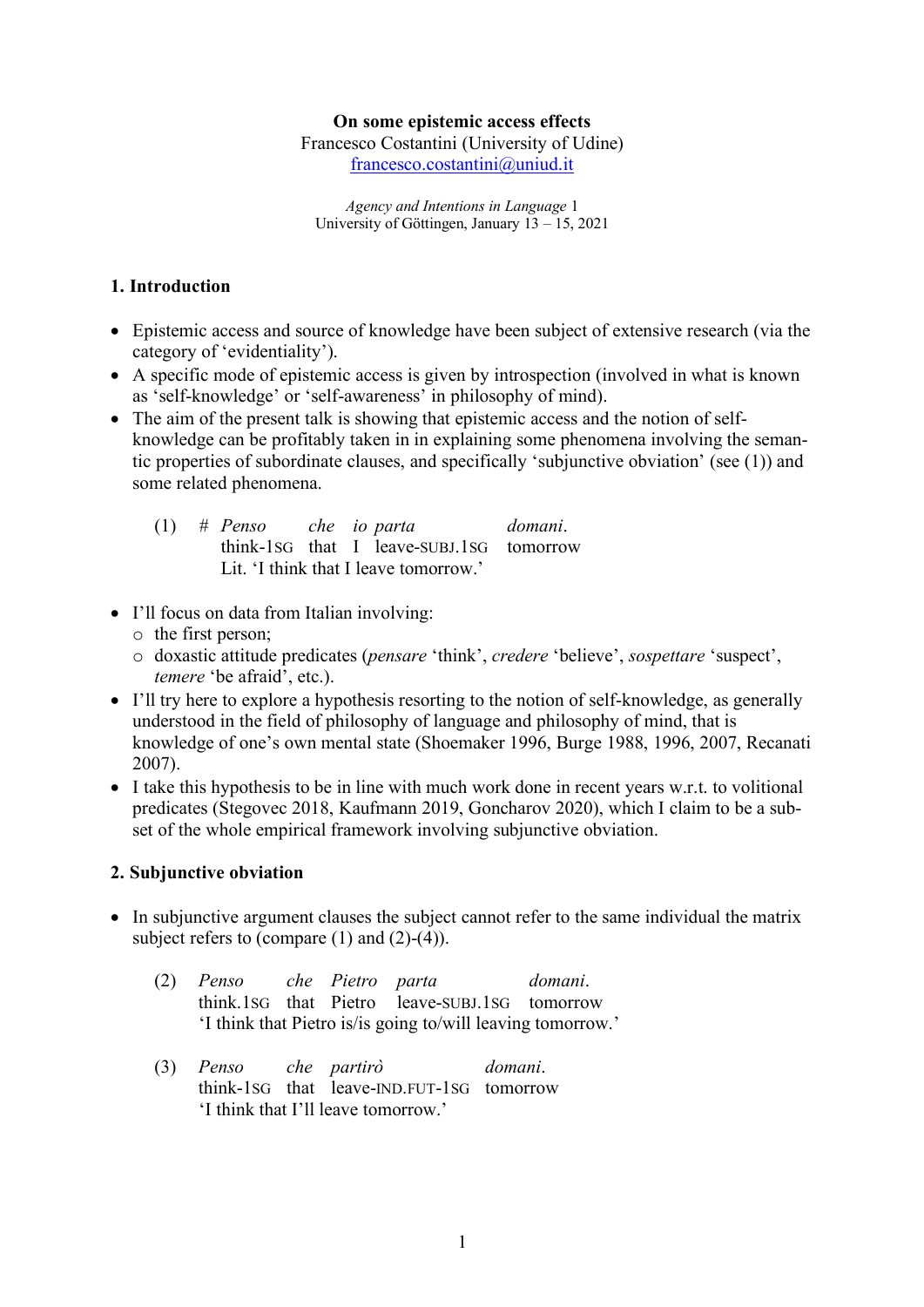- (4) *Penso di partire domani*. think-1SG P-C leave-INF tomorrow 'I plan to leave.'
- Some subjunctive clauses do not trigger obviation (obviation 'weakening'; see Ruwet 1984, Raposo 1985, Farkas 1992, Schlenker 2005).
	- (5) ü *Spero che io possa partire domani.* hope-1SG that I can-SUBJ.1SG leave tomorrow 'I hope I can leave tomorrow.'
	- (6) ü *Credo che io sia stato ingannato.* believe-1SG that I am.SUBJ.1SG been deceived 'I think I have been deceived.'
	- (7) ü *Temo che io abbia fatto molti errori.* suspect-1SG that I have-SUBJ.1SG made many mistakes 'I suspect I have made many mistakes.'

# $\Rightarrow$  Why do only some subjunctive clauses (apparently) trigger obviation?

- Several hypotheses have been explored to answer this question:
	- (a) Subjunctive obviation is caused by a Binding domain extension owing to the semantic properties of subjunctive (Picallo 1984, Raposo 1985, a.m.o.).
	- (b) Subjunctive obviation originates from Competition between subjunctive and infinitive (Farkas 1992, Schlenker 2005) – compare (1) and (4).
	- (c) Subjunctive obviation (w.r.t. 'decisive modality') has recently been claimed to stem from a semantic conflict (Stegovec 2018, Kaufmann 2019, Goncharov 2020, Szabolcsi 2020).
- I'll pursue here a hypothesis in line with (c) (subjunctive obviation arises from a semantic clash), which however expands on some intuitions of theories in (b), and particularly on Schlenker's idea of 'event *de se*' (admittedly 'extremely preliminary' in its original formulation).

# **3. 'Event de se' and epistemic access**

- Farkas (1992) and Schlenker (2005) point out that obviation appears to involve not only the interpretation of the embedded subject but also the semantics of the embedded clauses as a whole.
- Farkas (1988: 36) claims that in obviative subjunctive clauses the subject is in a 'responsibility' relation with the situation expressed in the embedded clause; in nonobviative subjunctive clauses the responsibility relation does not hold between the embedded subject and the situation expressed in the embedded clause.

# (8) *Responsibility relation (RESP)*

Two place relation holding between an individual *i* and a situation *s* just in case *i* brings *s* about, i.e., just in case s is the result of some act performed by *i* with the intention of bringing *s* about".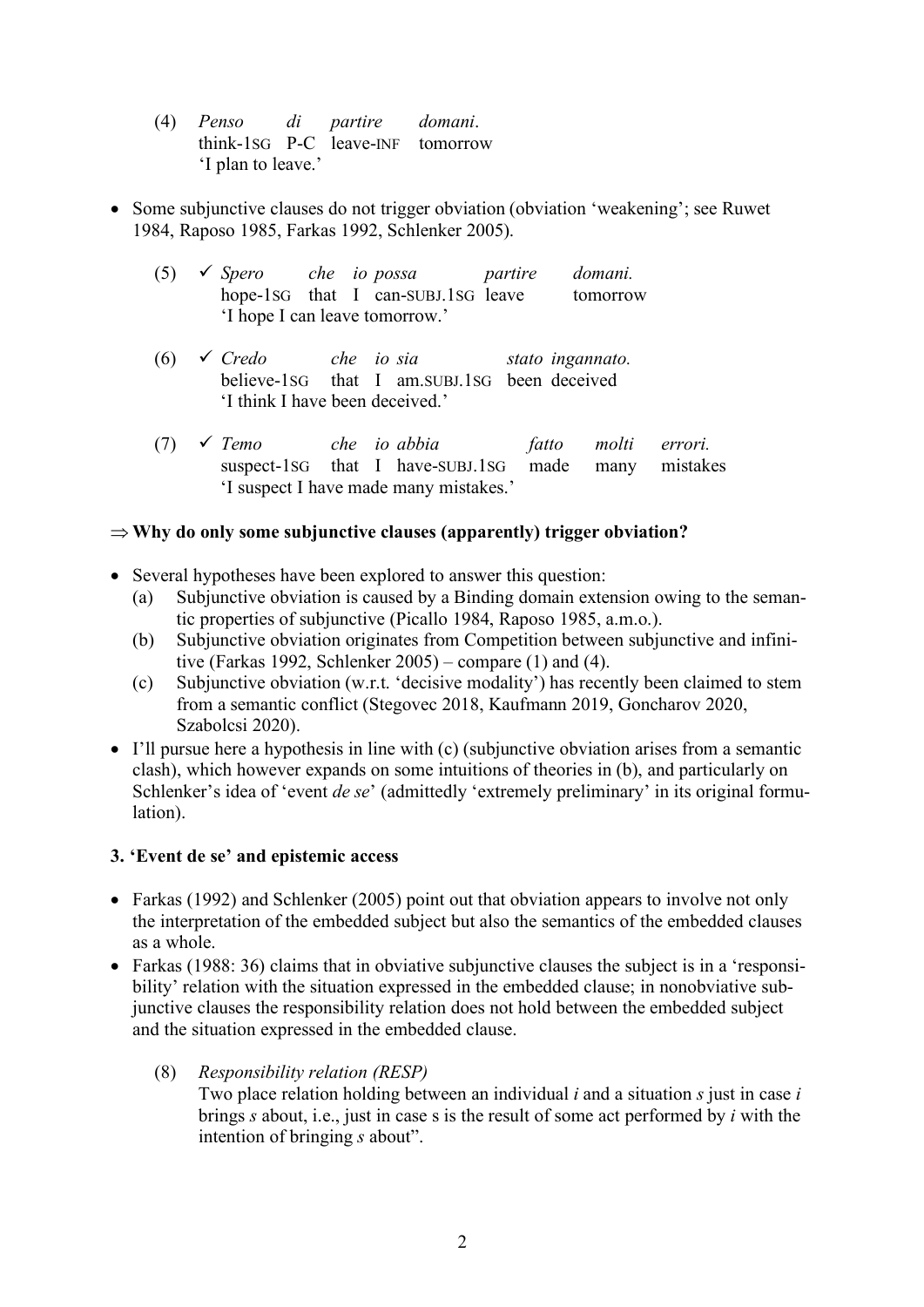- Schlenker (2005) introduces the idea of 'event *de se*' in order to refine Farkas's (1992) analysis. *De se* attitudes have two properties:
	- (i) they are about the attitude holder ('Aboutness condition', Pearson 2016: 694);
	- (ii) the attitude holder is aware that the attitude is about herself ('Awareness condition', *ibid.*)
- 3.1. 'Event *de se*' and epistemic perspective
- Scenario 1: "A man, to be called 'Quintus', who is brought unconscious to a military tent, but on gaining consciousness suffers from amnesia, and during the next months becomes a war hero and gets lost in combat and completely forgets the military chapter of his life. Later on Quintus studies all accounts of the war hero" (Castañeda 1968: 449).
	- (9) # *Sono un eroe!* # I am a hero.
	- (10) *Quest'uomo è un eroe!* This man is a hero.
	- (11) *Quintus pensa di essere un eroe*. Quintus thinks C-P be-INF a hero
	- (12) *Quintus pensa che lui stesso sia un eroe*. Quintus thinks that he himself is-SUBJ a hero
- Scenario 2: As he reads Quintus realizes that the person he is reading about is actually himself.
	- (13) *Comincio a pensare che io sia un eroe*. I start C-P think that I am a hero
	- (14) *# Comincio a pensare di essere un eroe*. I start C-P think C-P be-INF a hero
- Higginbotham (2003) distinguishes between remembering/imagining 'from the inside' (see Shoemaker 1968 and Pryor 1999) and 'by inferring' (by recollecting some details about one's past experiences, see scenario 2).
	- $\triangleright$  The idea of remembering 'from the inside' clearly concerns the philosophical notion of self-knowledge.

#### 3.2. Self-knowledge

- Self-knowledge (or 'self-consciousness', 'self-awareness') is defined as knowledge of one's own mental states (beliefs, wishes, emotions, sensations, etc.; Shoemaker 1996, Burge 1988, 1996, 2007, Recanati 2007, Gertler 2015).
- It relies on a unique method of knowledge: introspection.
	- $\triangleright$  Introspection guarantees a direct, non-inferential access to mental states;
	- $\triangleright$  Introspection is highly epistemically secure (if a speaker utters sentence (15)A, it would be nonsensical to ask the question in (15)B; by contrast, this question is not odd if the speaker utters sentence (8)A, which does not involve introspection).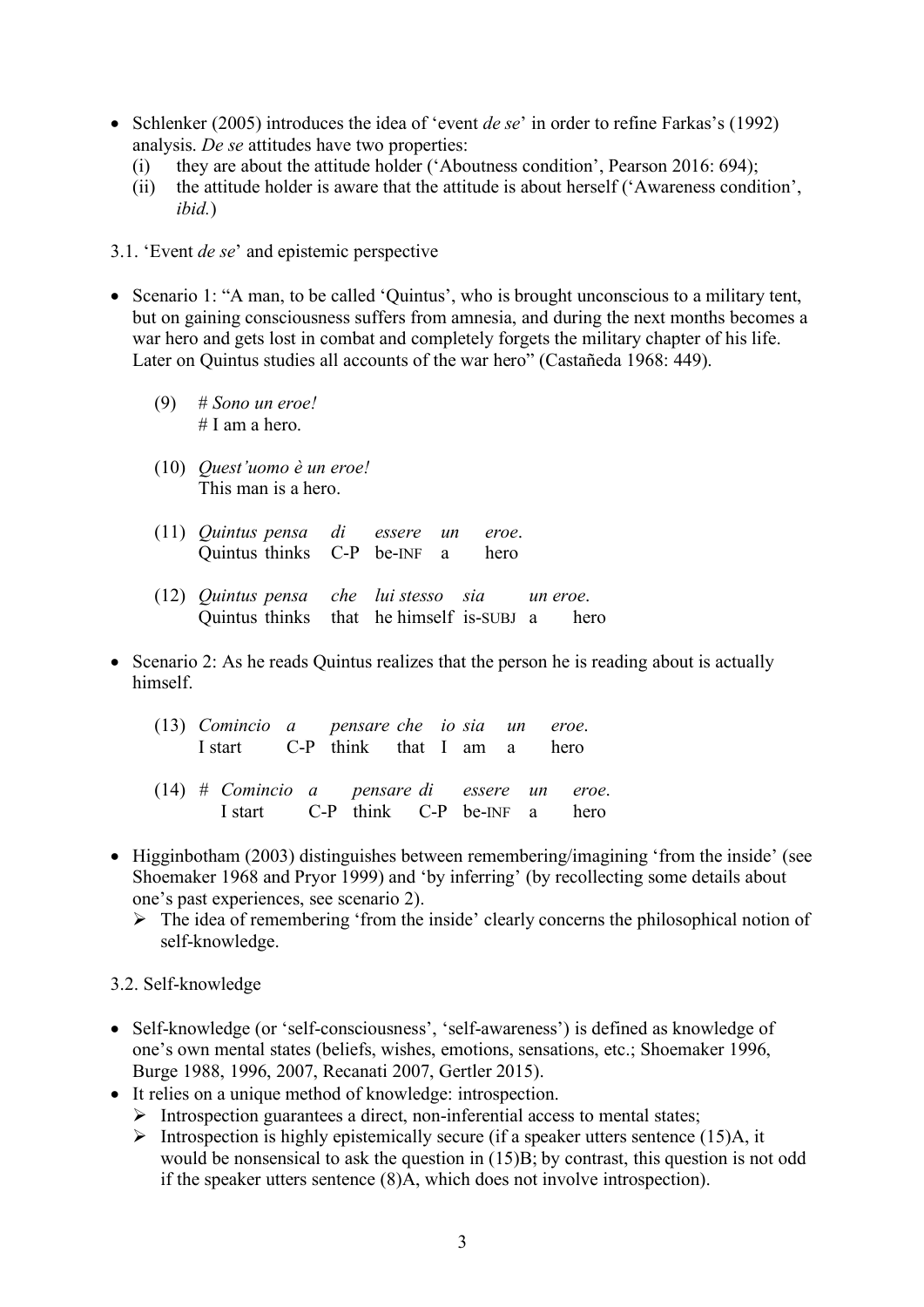- (15) A: I feel pain. B: #How do you know that you feel pain?/Why do you think that?
- (16) A: He feels pain. B: How do you know that you feel pain?/Why do you think that?
- $\triangleright$  Introspective knowledge is such that the agent is authoritative (under normal circumstances self-knowledge is endowed with the presumption of truth.
	- (17) A: I feel pain.  $B: \#$  No, you don't.
	- (18) A: He feels pain. B: No, he doesn't.
- Self-knowledge has clear relations to grammatical evidentiality, i.e. the morphosyntactic category indicating the source and the reliability of information (Chafe and Nichols 1986, Rooryck 2001; the kind of evidential source involved here may be personal experience evidentiality, see Willett 1988, Davis et al. 2007, or so-called ego-evidentiality, see Garrett 2001).
- Doxastic predicates (predicates, like *believe*, *think*, etc.) can function as indirect or inferential evidentials (Izvorski 1997, Rooryck 2001, Simons 2008).
- In (19) the information conveyed in the embedded clause is not completely reliable and the source of the information is not the speaker's own perceptual experience.

(19) I think it's raining.

(20) It's raining.

- (19) would be infelicitous in a scenario where, for instance, the speaker (assuming she is not experiencing some sort of delusion) is seeing from his window that it is raining, or where he is walking in the rain. In such scenario (20) is on the contrary felicitous.
	- o Gazdar (1979) and Levinson (1982) point out that belief verbs introduce clausal implicatures as in (21).
		- (21) *a* believes  $\phi$ a.  $\rightarrow$   $\neg$  [*a* knows  $\phi$ ]  $b. \rightarrow \diamondsuit \rightarrow \phi$
	- o See also Kaufmann's (2019) Epistemic Uncertainty Condition which I take can be very naturally extended from decisive modality to doxastic modality:
		- (22) Epistemic Uncertainty Condition (EUC) In uttering a sentence translated as  $\Box^B p$ , speaker S holds both *p* and  $\neg p$ :  $\diamondsuit$ <sup>*Bs*</sup>*p* ∧ ¬ $\diamondsuit$ <sup>*Bs*</sup>*p*
- Ø *These observations suggest that clauses expressing self-knowledge cannot be embedded under doxastic predicates*: a clash between evidential sources would obtain.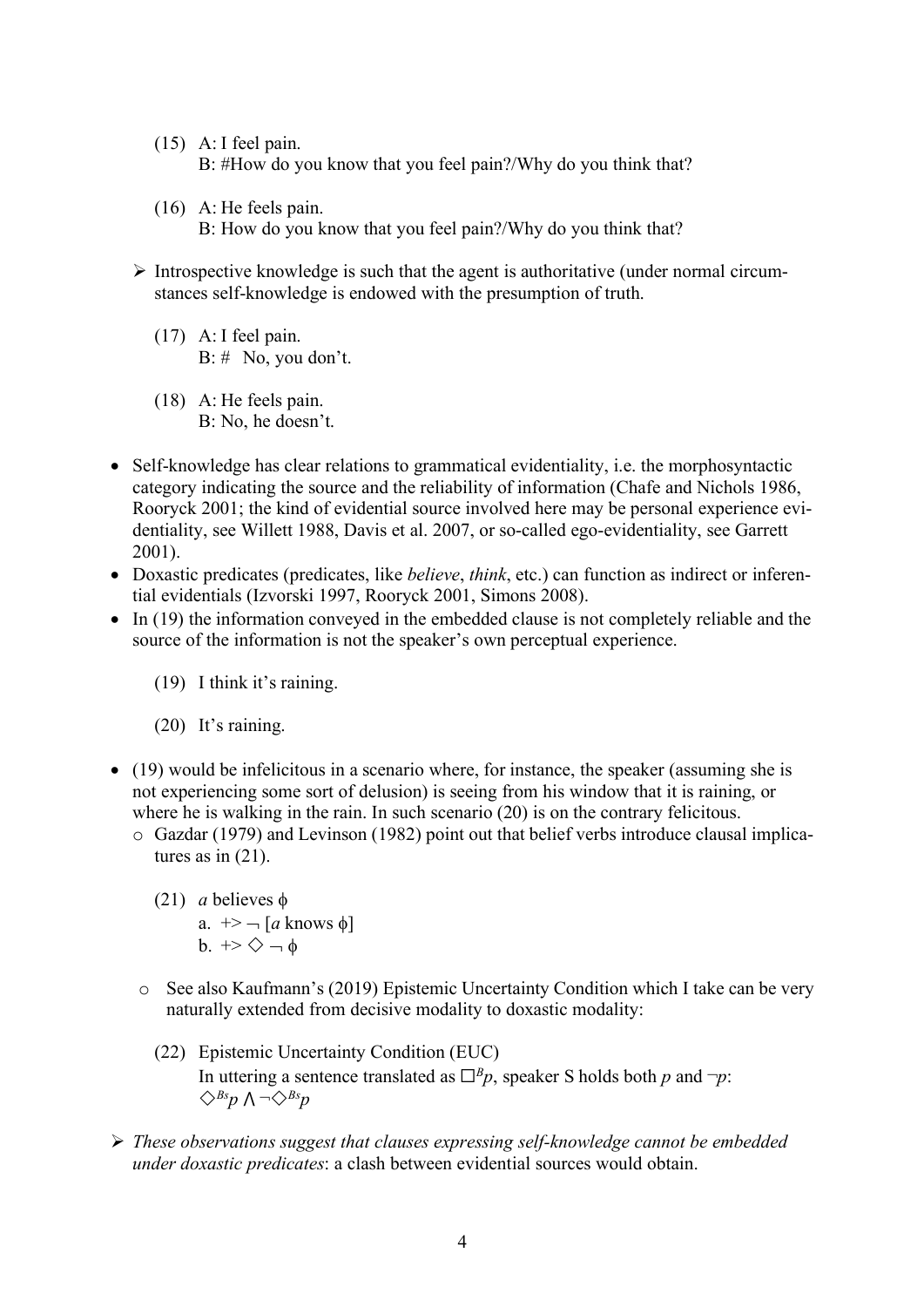- $\triangleright$  Embedding predicates introduce the information expressed in the embedded clause either as not reliable (to different extents) or as indirect or inferred; on the contrary, selfknowledge is introspective and reliable.
- $\triangleright$  The status of sentences like (1) may derive from a conflict between the evidential nature of doxastic predicates and the propositional content of the embedded clause, provided that it is object of self-knowledge (that is, introspective, directly accessible, non-inferential knowledge)
	- (23) Hypothesis:
		- $\#$  *α* V  $\phi$ <sub>*α*</sub>, where
			- (i)  $\alpha$  is an attitude holder
			- (ii) V is a doxastic predicate and
			- (iii)  $\phi_a$  is a proposition the attitude holder can retrieve through introspection.
	- If a clause expresses self-knowledge, then it cannot be embedded under a predicate that implicates that the propositional content of the embedded clause is indirect or inferential.

# **4. Deriving obviation**

- *4.1. Present subjunctive as a futurate*
	- (1) *# Penso che io parta domani*. think.1SG that I leave-SUBJ.1SG tomorrow Lit. 'I think that I leave tomorrow.'
- In sentence (1) the embedded eventuality most naturally refers to a future time reference, although no future morphology occurs

 $\triangleright$  the embedded clause is 'futurate'

'a sentence with no obvious means of future reference, which nonetheless conveys that a future oriented eventuality is planned, scheduled, or otherwise determined' (Copley 2008).

# *4.2. Futurate propositions as plans*

- Copley (2008): futurates assert the existence of an entity (the 'director') that
	- (i) has the desire for a plan to be realized and is committed to the plan being carried out;
	- (ii) has the ability to act to the effect that the plan is realized.
	- $\triangleright$  Because of this, an embedded meteorological verb sounds much less natural in the subjunctive than in the indicative in embedded clauses selected by doxastic predicate (see (24) and (25)).
		- (24) # *Penso che domani piova*. think.1SG that tomorrow rains-SUBJ.3SG Lit. 'I think tomorrow it rains'.
		- (25) *Penso che domani pioverà*. think.1SG that tomorrow rains-FUT-3SG Lit. 'I think tomorrow it rains'.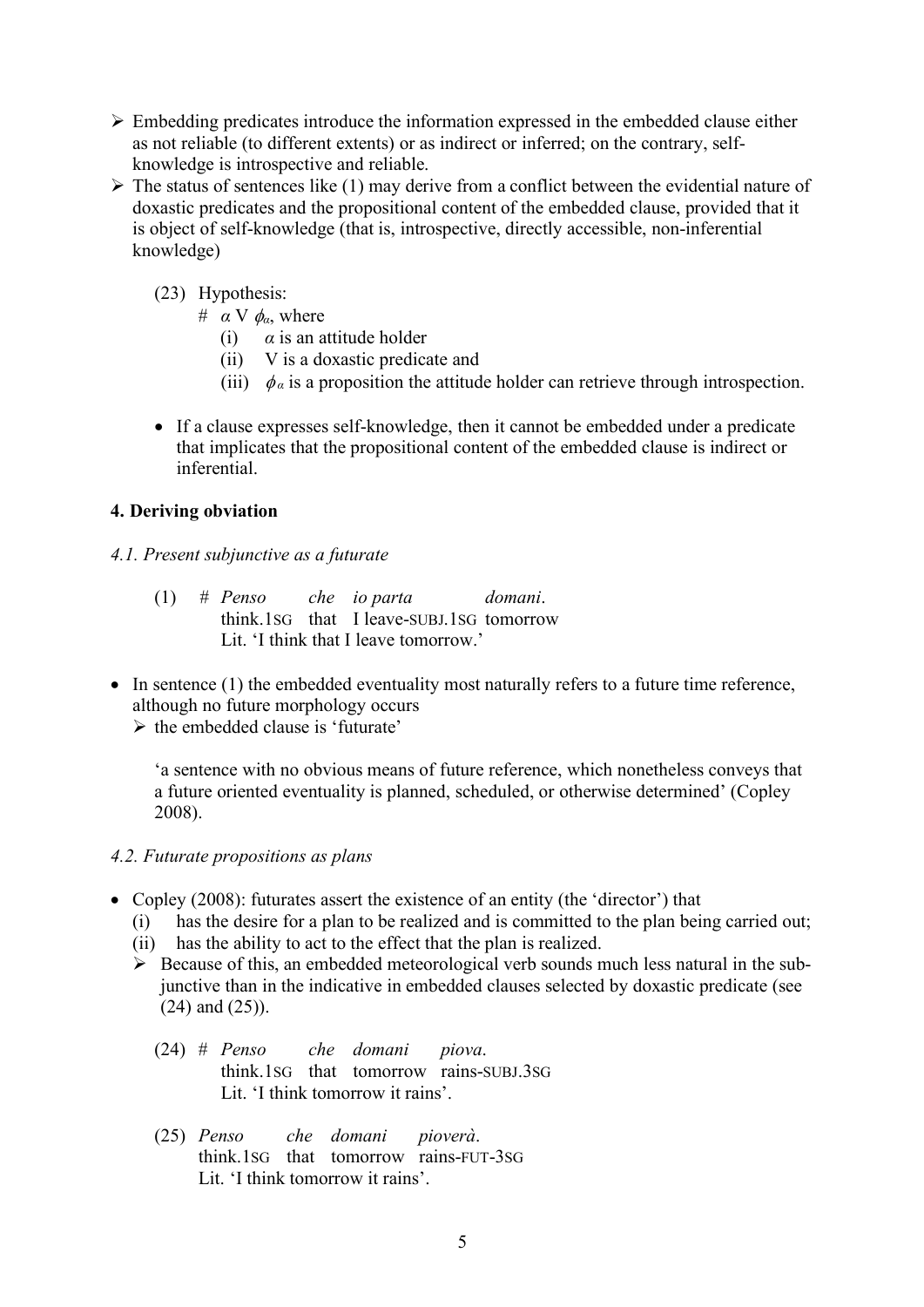- $\triangleright$  Quite obviously, plans are mental state, which, as such, are object of self-knowledge in the normal case
	- (26) A: I'll have a coffee. B: # How do you know that?
- The director may be determined contextually or may be accommodated (Copley 2008: 270).
	- (27) I'm leaving tomorrow.
	- o In sentence (27) the presupposed director corresponds by default to the speaker.
- In embedded clauses the director may correspond to the subject, it can be established contextually, or it can be accommodated.
	- (28) *Il mio collega mi ha detto che Pietro parte domani.* The my colleague me has said that Pietro leaves tomorrow 'My colleague told me Pietro is leaving tomorrow.'
	- $\circ$  In (28), the leaving event may be planned by the embedded subject himself or by the matrix subject colleague (and even by another contextually relevant agent).

### *4.3. Obviation as a semantic conflict*

- The embedded clause in (1) is futurate; it involves a plan and asserts the existence of a 'director' conceiving the plan and having the desire for it to be brought about.
- If in sentence (1) the director corresponds to the speaker (and subject of the embedded clause), the embedded clause expresses a self-ascription of a plan, which is introspectively accessible, and consequently highly epistemically reliable.
- Belief predicates function as indirect evidentials, so sentence (1) indicates that the information conveyed in the embedded clause is *not* epistemically reliable from the point of view of the attitude holder (the sepaker).
- A semantic conflict arises between the semantic of the doxastic predicate and the embedded proposition and obviation obtains.

4.3.1. Nonobviative indicative clauses

- The hypothesis explored here predicts that obviation does not arise if the propositional content of the embedded clause is not accessed through introspection.
- Future tense complement clauses are a case in point.
	- (3) *Penso che partirò domani*. think-1SG that leave-IND.FUT-1SG tomorrow 'I think that I'll leave tomorrow.'
- Future tense predicates do *not* generally express plans.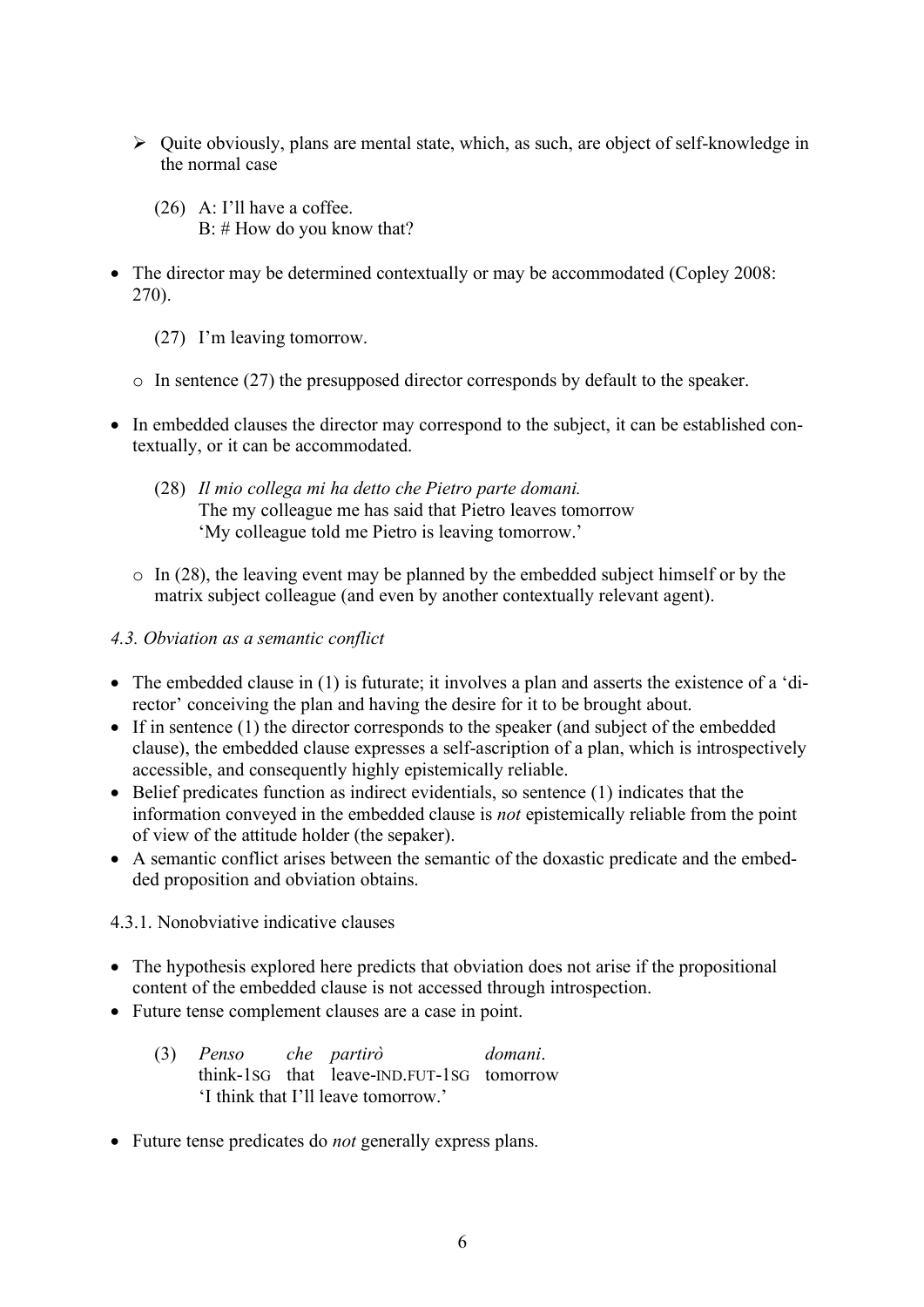- (29) # *Domani piove*. Lit. 'Tomorrow it rains.'
- (30) *Domani pioverà*. 'Tomorrow it's going to rain.'

### *4.4. Other obviative clauses*

- The analysis does not require that the embedded clause be futurate in order for obviation to obtain: obviation is predicted to obtain whenever self-knowledge is potentially involved in the embedded clause.
- Progressive and habitual eventualities: in the normal case a speaker is aware about what she is doing and what her habits are; they may involve self-knowledge (thus, if (31)A and A' are truthfully asserted, it would be nonsensical to question them, as in (31)B).
	- (31) A: I'm reading a book. A': I read the newspaper every day. B: # How did you get to know that?
- Obviation also arises when the embedded clause in the subjunctive refers to progressive and habitual eventualities:

|  |  |  | $(32)$ # Penso che io stia leggendo il giornale.<br>think-1sG that I am. SUBJ reading the newspaper        |  |  |
|--|--|--|------------------------------------------------------------------------------------------------------------|--|--|
|  |  |  | $(33)$ # Penso che io legga il giornale ogni mattina.<br>think-1sG that I read the newspaper every morning |  |  |

# **5. Obviation weakening**

- The hypothesis explored here predicts that obviation obtains if and only if the embedded clause expresses introspective knowledge
- Thus, one expects that examples (5) to (7) do not to involve introspective knowledge because they are nonobviavive.

# *5.1. Modal eventualities*

|                                |  |  | (5) Spero che io possa partire domani. |  |          |  |  |  |
|--------------------------------|--|--|----------------------------------------|--|----------|--|--|--|
|                                |  |  | hope-1sG that I can-SUBJ.1sG leave     |  | tomorrow |  |  |  |
| 'I hope I can leave tomorrow.' |  |  |                                        |  |          |  |  |  |

- The fact that one can reply as in (34)B to sentence (34)A shows that this type of modality does not express introspective knowledge.
	- (34) A: *Posso uscire subito, se voglio*. 'I can go out immediately, if I want'. B': *No, non puoi!* 'No, you can't!'
		- B": *Cosa te lo fa pensare?*
			- What makes you think so?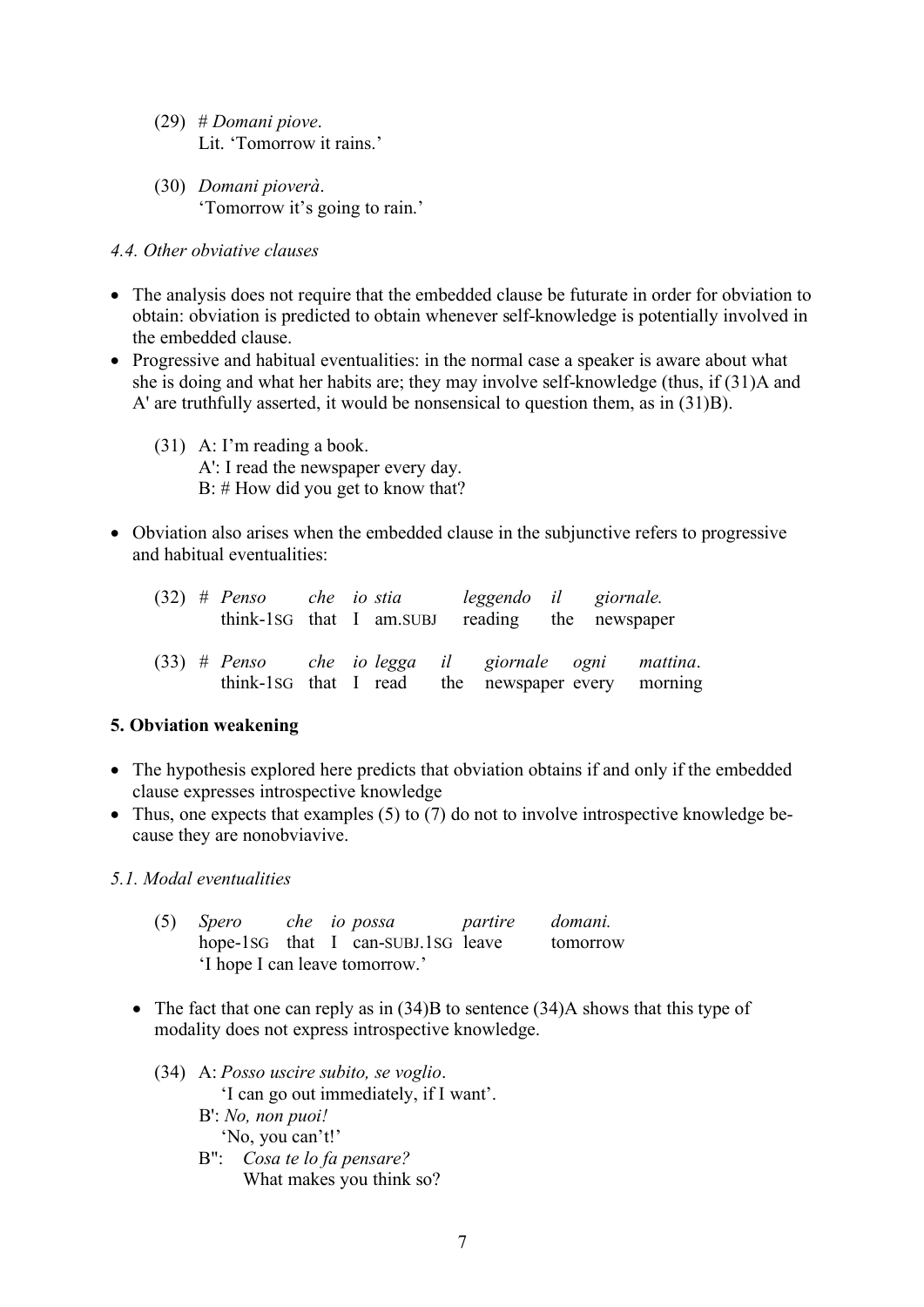$\triangleright$  The fact that obviation does not occur in sentence (5) is expected.

#### *5.2. Passive eventualities*

- (6) *Credo che io sia stato ingannato.* believe-1SG that I am.SUBJ.1SG been deceived 'I think I have been deceived.'
- One can reply as in (35)B to a sentence like (35)A.
	- (35) A: I believe I have been deceived. B: What makes you believe so?
	- $\triangleright$  No introspective knowledge, hence no obviation!
- *5.3. Past eventualities*

|                                        | $(7)$ $\checkmark$ Temo |  |  | che io abbia                                          |  | fatto molti errori. |  |
|----------------------------------------|-------------------------|--|--|-------------------------------------------------------|--|---------------------|--|
|                                        |                         |  |  | suspect. 1sG that I have. SUBJ-1SG made many mistakes |  |                     |  |
| 'I suspect I have made many mistakes.' |                         |  |  |                                                       |  |                     |  |

- Past eventualities can be recollected introspectively (Higginbotham's 'remembering from the inside') or 'by inferring'.
- In the first case one expects that an attitude towards a past eventuality must be obviative.
	- (36) [Scenario: the speaker has just eaten an ice-cream (and does not suffer from short term memory loss)]
		- *# Penso che io abbia mangiato un gelato*. I think I have just eaten an ice-cream.
- Remembering by inferring is *not* introspective: one expects that obviation will not occur.
	- (37) [Scenario: the speaker suffers from short term memory loss; he has just eaten an ice cream, but cannot recollect it]
		- ü *Penso che io abbia mangiato un gelato*. I think I have just eaten an ice-cream.
	- $\triangleright$  Sentence (7) is fine provided that the speaker has not introspective knowledge about her own past actions.
		- (38) A: *Temo che io abbia fatto molti errori.* suspect.1sG that I have.SUBJ-1SGmade many mistakes 'I suspect I have made many mistakes.'
			- B: *Come fai dirlo?* What makes you think so?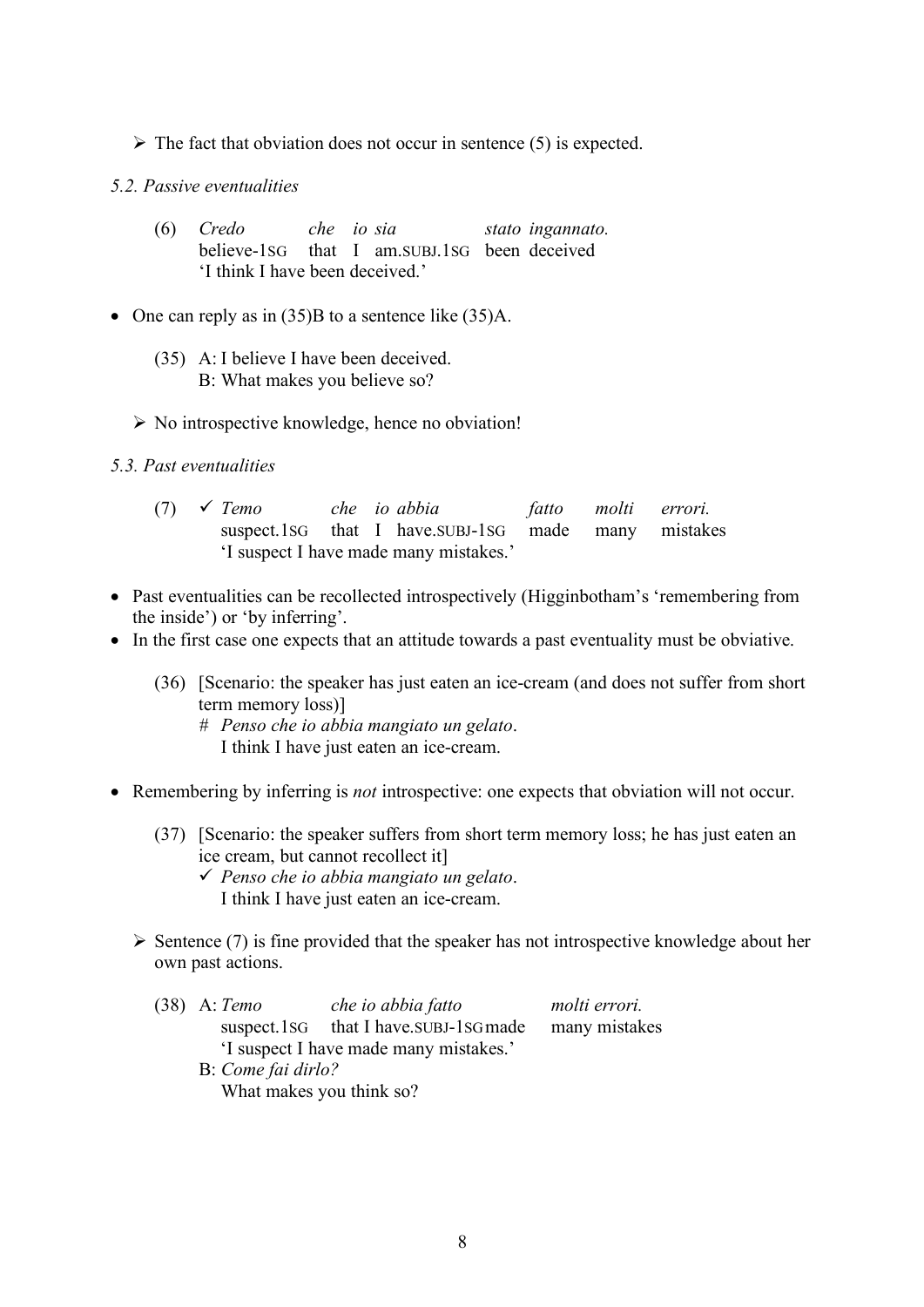#### **6. Some consequences of the analysis**

### *6.1. Epistemic access and mood*

- Obviation may occur no matter what the mood selected by the main predicate is, as long as a semantic conflict occurs between the semantics of the matrix verb and the semantic of the embedded clause.
- In Italian semifactive verbs (*sapere* 'know', *scoprire* 'discover', *rendersi conto* 'realize' etc.), select for indicative embedded clauses (excluding indirect questions), as the following example shows:
	- (39) *Ho saputo che Maria è partita.* have known that Maria is IND left 'I have come to know that Maria has left.'
	- o In using semifactive verbs, one implicates that the source of information is indirect. Sentence (39), for instance, is normally *infelicitous* in a context where the speaker has witnessed Maria's leaving.
- If the embedded clause expresses a proposition whose source can only be introspection, obviation is expected to occur.
	- (40) *# Ho saputo che ho il mal di testa.* Have.1SG known that have-IND.1SG a headache 'I've come to know that I've a headache.'
	- $\triangleright$  Sentence (40) would not be infelicitous in a scenario where the speaker wonders whether the pain she is feeling is actually a headache or only a mild discomfort and is subsequently reassured that what she is feeling is actually a headache.
	- $\triangleright$  Crucially, in such scenario the information expressed in the embedded clause is not introspective!

# *6.2. Competition*

• According to the present analysis, competition between subjunctive and infinitive is not predicted to affect the interpretation of the embedded subject.

# 6.2.1. Oblique experiencers

• In Italian some psychological predicates, like *piacere* 'please', select an oblique experiencer (see Belletti-Rizzi 1988).

| $(41)$ <i>Mi</i> |                | piace | questo. |
|------------------|----------------|-------|---------|
|                  | 1SG.DAT likes  |       | this    |
|                  | 'I like this.' |       |         |

• In infinitival clauses PRO can only be a canonical subject (see example (42)b): it cannot be an oblique DP (see example (43)b).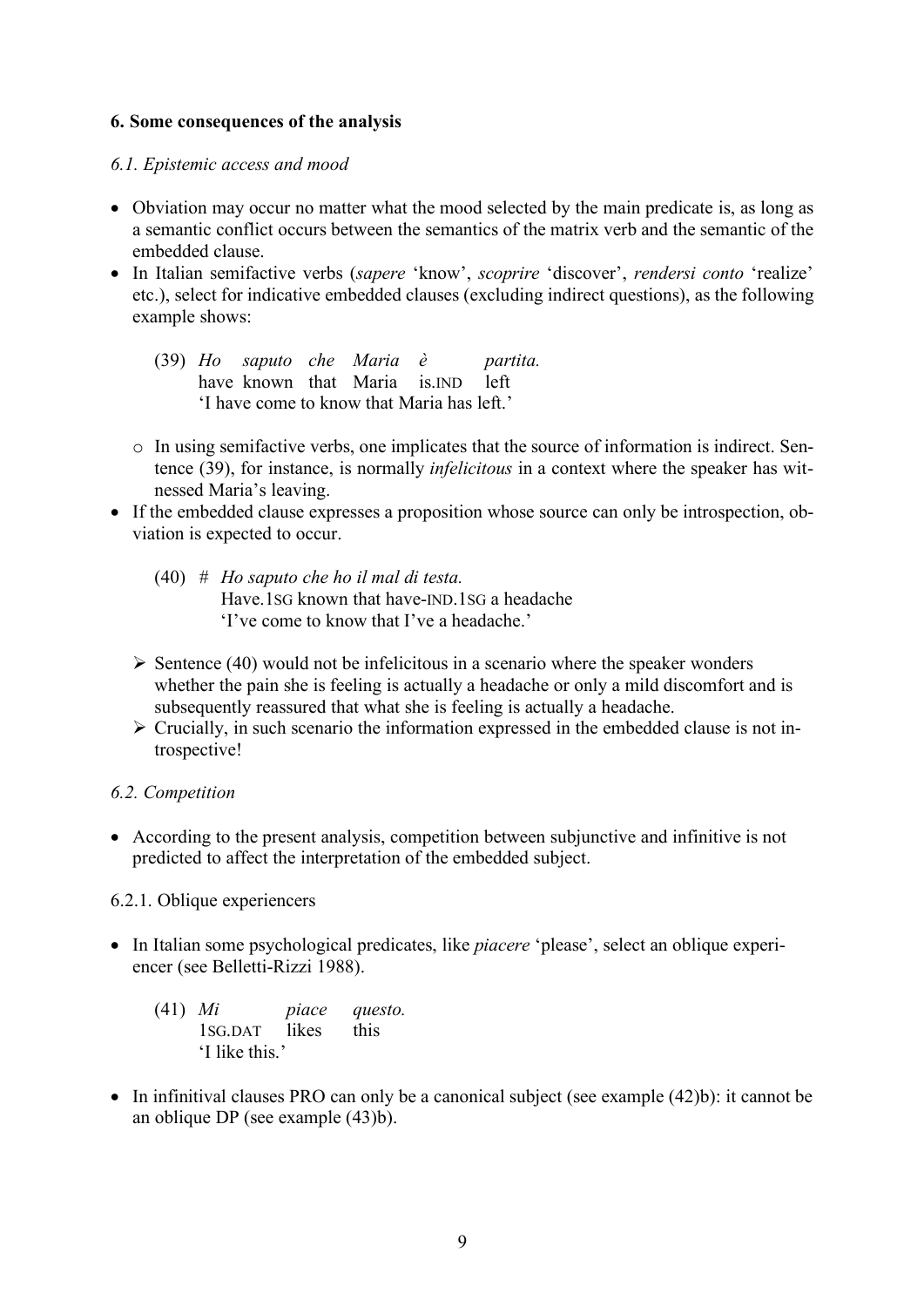- (42) a. *Pietro teme questo.* Pietro fears this 'Pietro is afraid of this.'
	- b. *Pietro ha detto di PRO temere questo*. Pietro has said C-P PRO fear-INF this 'Pietro has said he's afraid of this.'
- (43) a. *A Pietro piace questo.* To Pietro likes this 'Pietro likes this.'
	- b. \* *Pietro ha detto di PRO piacere questo.* Pietro has said C PRO like-INF this
- It is possible to build examples where the embedded clause in the subjunctive contains a psych-verb selecting for an oblique experiencer (see example (44)).
	- (44) *Dubito che questa situazione gli piaccia.* Doubt that this situation him.DAT likes 'I doubt that he likes this situation.'
- Clauses including psych-verbs typically express mental states; self-ascribing this predicates expresses self-knowledge (cf. (45)).
	- (45) A: I like ice-cream. B: # How did you get to know that?
- $\triangleright$  Clausal arguments of doxastic predicates having a psych-verb with a quirky subject referring to the attitude holder should be ungrammatical, because a conflict arises between the semantics of the matrix verb and the embedded clause expressing self-knowledge.
	- (46) *# Suppongo che mi piaccia il gelato.* suppose-1SG that me.DAT likes.SUBJ ice-cream 'I suppose I like ice-cream.'
- $\triangleright$  Since sentence (46) does not have an infinitival competitor, its infelicity is completely unexpected under competition-based theories.
- *6.2.2. Epistemic modals and epistemic access effects*
- Epistemic modals cannot select for a control infinitival argument clause (Epstein 1984, Bhatt and Izvorski 1998).
	- (47) a. \* It is probable/likely to read the newspaper. b. \* *È probabile leggere il giornale.*
	- (48) *È probabile che piova.* Is probable that rains.SUBJ 'It is probable that it will rain.'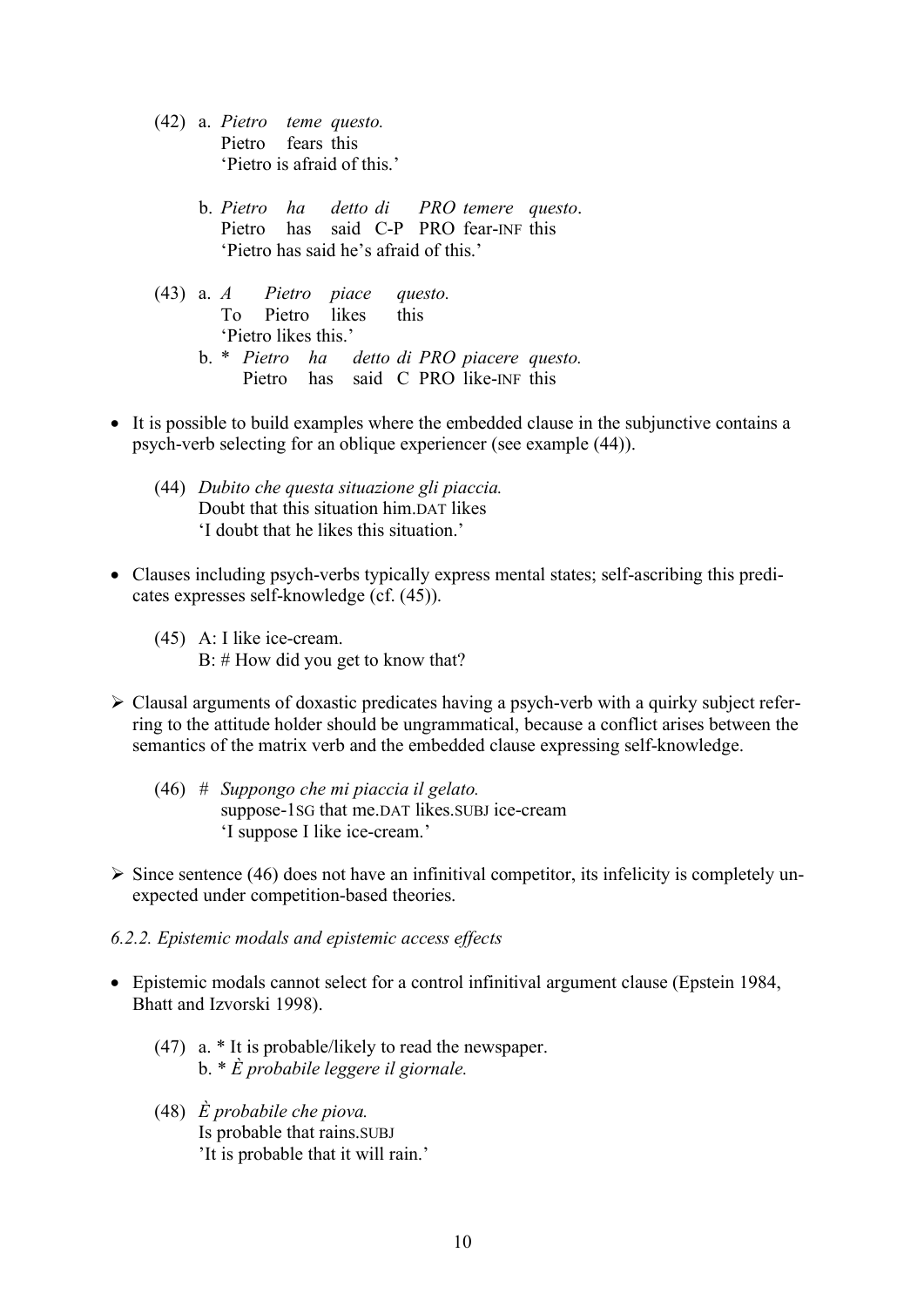- Epistemic modals are relative to a 'judge', i.e., the person in view of whose evidence an epistemic possibility or necessity is asserted (the speaker, if not differently specified, see Lasersohn 2005).
	- $\triangleright$  Because epistemic modals are uttered in view of some evidence that is, they cannot express introspective, direct knowledge (sentence (48) would be infelicitous if uttered by a speaker walking in the rain) according to the hypothesis (23), a proposition expressing self-knowledge cannot be embedded under an epistemic modal:

|  |  |  |                                                   | (49) $\#$ E probabile che io abbia il mal di testa. |
|--|--|--|---------------------------------------------------|-----------------------------------------------------|
|  |  |  | is probable that I have-SUBJ the headache         |                                                     |
|  |  |  | lit. 'It is probable that I'm having a headache.' |                                                     |

 $\triangleright$  Since epistemic modals cannot select for infinitival clauses, the unavailability of the first person in example (49) remains unexplained under competition models.

### **7. Conclusion and suggestions for further research**

- Epistemic access appears to play a role in the interpretation of embedded clauses.
- Subjunctive obviation derives from a semantic clash between the interpretative properties of the attitude predicate and those of the embedded clause.
- Subjunctive obviation obtains when the embedded clause refers to a proposition accessed via introspection: introspective source of the embedded proposition is incompatible with attitude predicates whose semantics calls for an indirect epistemic access to the proposition referred to by the embedded clause.
- Further research should address the following questions:
	- o How to 'translate' the analysis to predicates involving the third person?  $\triangleright$  Obviation is someway less prone to weakening with predicates in the third person.

|  |                                        |  |  | $(50)$ ? Pietro <sub>1</sub> pensa che pro <sub>1</sub> possa partire domani. |  |
|--|----------------------------------------|--|--|-------------------------------------------------------------------------------|--|
|  |                                        |  |  | Pietro thinks that <i>pro<sub>l</sub></i> can-SUBJ leave-INF tomorrow         |  |
|  | 'Pietro thinks he can leave tomorrow.' |  |  |                                                                               |  |

- (51) ? *Pietro1 pensa che pro1 sia stato ingannato*. Pietro thinks that *pro<sub>1</sub>* be.SUBJ been deceived 'Pietro thinks he has been deceived.'
- (52) ? *Pietro1 pensa che pro1 abbia fatto molti errori*. Pietro thinks that *pro<sub>1</sub>* have.SUBJ made many mistakes 'Pietro thinks he has made many mistakes.'
- o Subjunctive and infinitive: how do they differ w.r.t. epistemic access?

#### **References**

Aronoff, Mark, 1976. *Word Formation in Generative Grammar.* Cambridge, MA., MIT Press. Avrutin, Sergey, 1994. Psycholinguistics investigations in the theory of reference. Ph.D. diss., MIT. Avrutin, Sergey, and Maria Babyonyshev, 1997 . Obviation in subjunctive clauses and Agr: evidence from Russian. *Natural Language and Linguistic Theory* 15: 229-267.

Belletti, Adriana and Luigi Rizzi. 1988. Psych-Verbs and Q-Theory, *Natural Language and Linguistic Theory* 6: 291-352.

Bouchard, Denis, 1984. On the Content of Empty Categories. Dordrecht, Foris.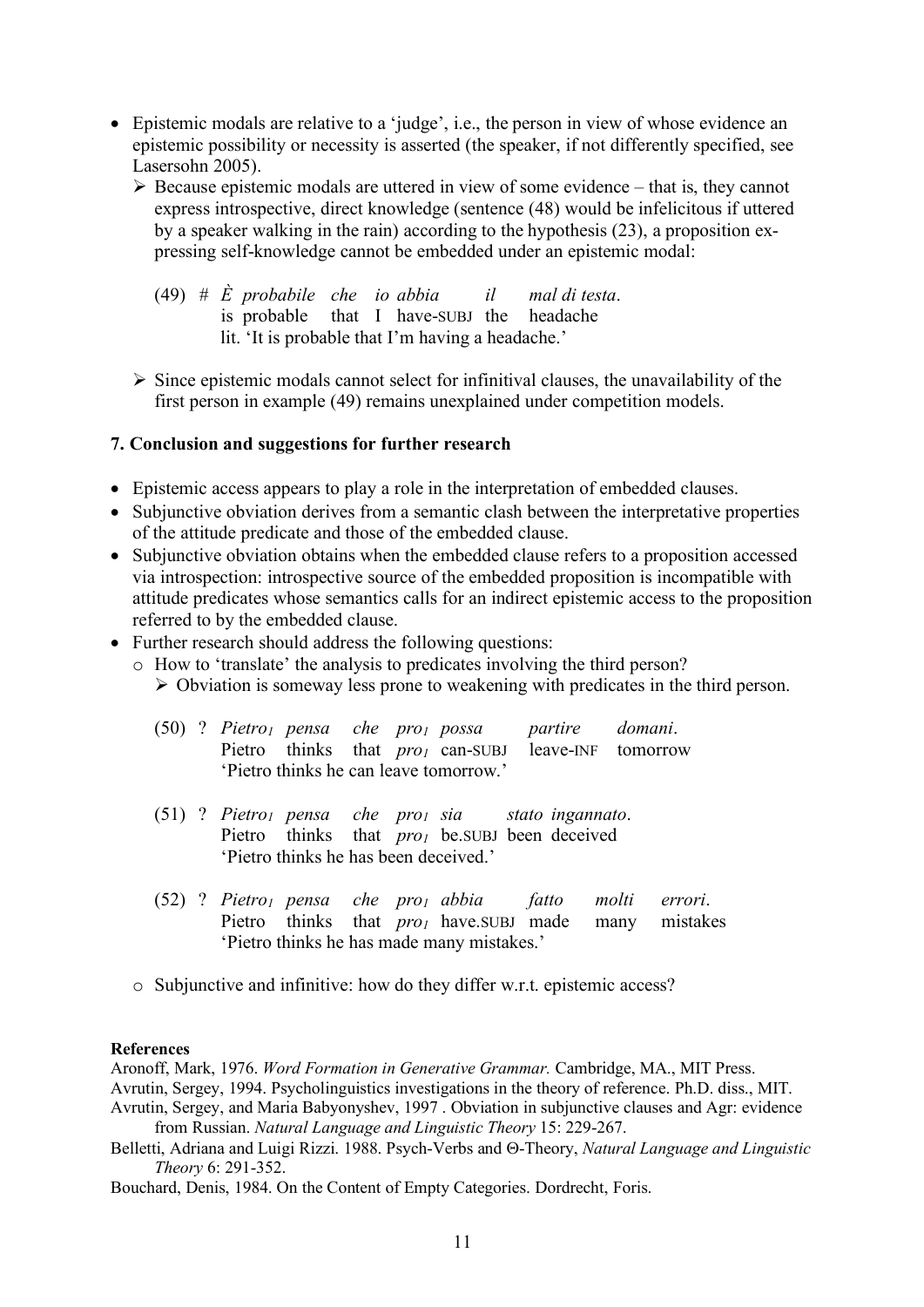Burge, Tyler, 1988. Individualism and Self-Knowledge. *The Journal of Philosophy* 85: 649-663.

- Burge, Tyler, 1996. Our Entitlement to Self-Knowledge: I. *Proceedings of the Aristotelian Society* 96: 91-116.
- Burge, Tyler, 2007. *Foundations of Mind*. Oxford, OUP.
- Castaneda, Hector-Neri, 1966. He\*: A Study in the Logic of Self-Consciousness. *Ratio* 8, 130-157.
- Chafe, Wallace, Nichols, Johanna, 1986. *Evidentiality: the linguistic coding of epistemology*. Norwood, NJ, Ablex.
- Copley, Bridget, 2008. The Plan's the Thing: Deconstructing Futurate Meaning. *Linguistic Inquiry* 39: 261-274.
- Costantini, Francesco, 2013. Evidence for the competition-based analysis of subjunctive obviation from relative and adverbial clauses in Italian. In *Romance Languages and Linguistic Theory 2011. Selected Papers from 'Going Romance' Utrecht.* Amsterdam: John Benjamins: 75-92.
- Costantini, Francesco, 2016, Subject obviation as a semantic failure: a preliminary account, *Annali di Ca' Foscari. Serie occidentale* 50: 109-131.
- Davis, Christopher, Christopher Potts, and Margaret Speas, 2007. The Pragmatic Values of Evidential Sentences. In Masayuki Gibson and Tova Friedman (eds), *Proceedings of SALT 17*. Ithaca, NY: CLC Publications
- Embick-Marantz 2008. Architecture and blocking. *Linguistic Inquiry* 39: 1-53.
- Epstein, Samuel David, 1984. Quantifier-PRO and the LF representation of PROarb. *Linguistic Inquiry* 20: 499- 505.
- Everaert, Martin, 1986. Long Reflexivization and Obviation in the Romance Languages. In Peter Coopmans, Ivonne Bordelois, Bill Dotson Smith (eds.), *Formal Parameters of Generative Grammar*. Dordrecht, Foris: 51-71.
- Farkas, Donka, 1988. On obligatory control. *Linguistics and Philosophy* 11: 27-58.
- Farkas, Donka, 1992. On Obviation. In Ivan A. Sag, Anna Szabolcsi (eds.), *Lexical Matters*. Stanford University, CSLI: 85-109.
- Gazdar, Gerald, 1979. *Pragmatics: Implicature, Presupposition and Logical Form.* New York, Academic Press.
- Garrett, Edward J., Evidentiality and Assertion in Tibetan. Ph.D. diss. UCLA.
- Goncharov, Julie, 2020, Decisive Modality and Intentionality Effect, ms.
- Higginbotham, James, 2003. Remembering, Imagining, and the First Person. In Alex Barber (ed.), *Epistemology of Language*, Oxford, Oxford University Press: 496-533.
- Hornstein, Norbert, and Itziar San Martin, 2001. Obviation as anti-control. *ASJU* 35: 367-384.
- Izvorski, Roumyana, 1997. The Present Perfect as an Epistemic Modal. In Aaron Lawson (ed.), *Proceedings of SALT 7*. Ithaca, NY, Cornell University: 222-239.
- Kaufmann, Magdalena, 2019, Who controls who (or what), *Proceeding of SALT* 29: 636-664.
- Kempchinsky, Paula, 1987. The subjunctive disjoint reference effect. In Carol Neidle, Rafael Nuñez Cedeño (eds.), *Studies in Romance Linguistics*. Dordrecht, Foris: 123-140.
- Kempchinsky, Paula, 1998. Mood Phrase, Case Checking and Obviation. In Armin Schwegler, Bernard Tranel, Myriam Uribe-Etxebarria (eds.), *Romance Linguistics: Theoretical Perspectives*, Amsterdam/Philadelphia, John Benjamins: 143-154.
- Kempchinsky, Paula, 2009. What can the subjunctive disjoint reference effect tell us about the subjunctive? *Lingua* 119: 1788–1810.
- Levinson, Stephen, 1983 *Pragmatics*. Cambridge, Cambridge University Press.
- Manzini, Maria Rita, 2000. Sentential complementation. The subjunctive. In Peter Coopmans, Martin Everaert, Jane Grimshaw (eds) *Lexical Specification and Insertion*. Amsterdam/ Philadelphia, John Benjamins.
- Pearson, Hazel, 2015. The interpretation of the logophoric pronoun in Ewe. *Natural Language Semantics* 23 (2): 77-118.
- Picallo, Carme, 1985. Opaque domains. Ph.D. diss., CUNY.
- Progovac, Ljiljana, 1993. Subjunctive: the (mis)behavior of anaphora and negative polarity. *The Linguistic Review* 10: 37-59.
- Progovac, Ljiljana, 1994. *Negative and Positive Polarity: a Binding Approach*. Cambridge, Cambridge University Press.
- Pryor, James, 1999. Immunity to error through misidentification. *Philosophical topics* 26: 271-307.